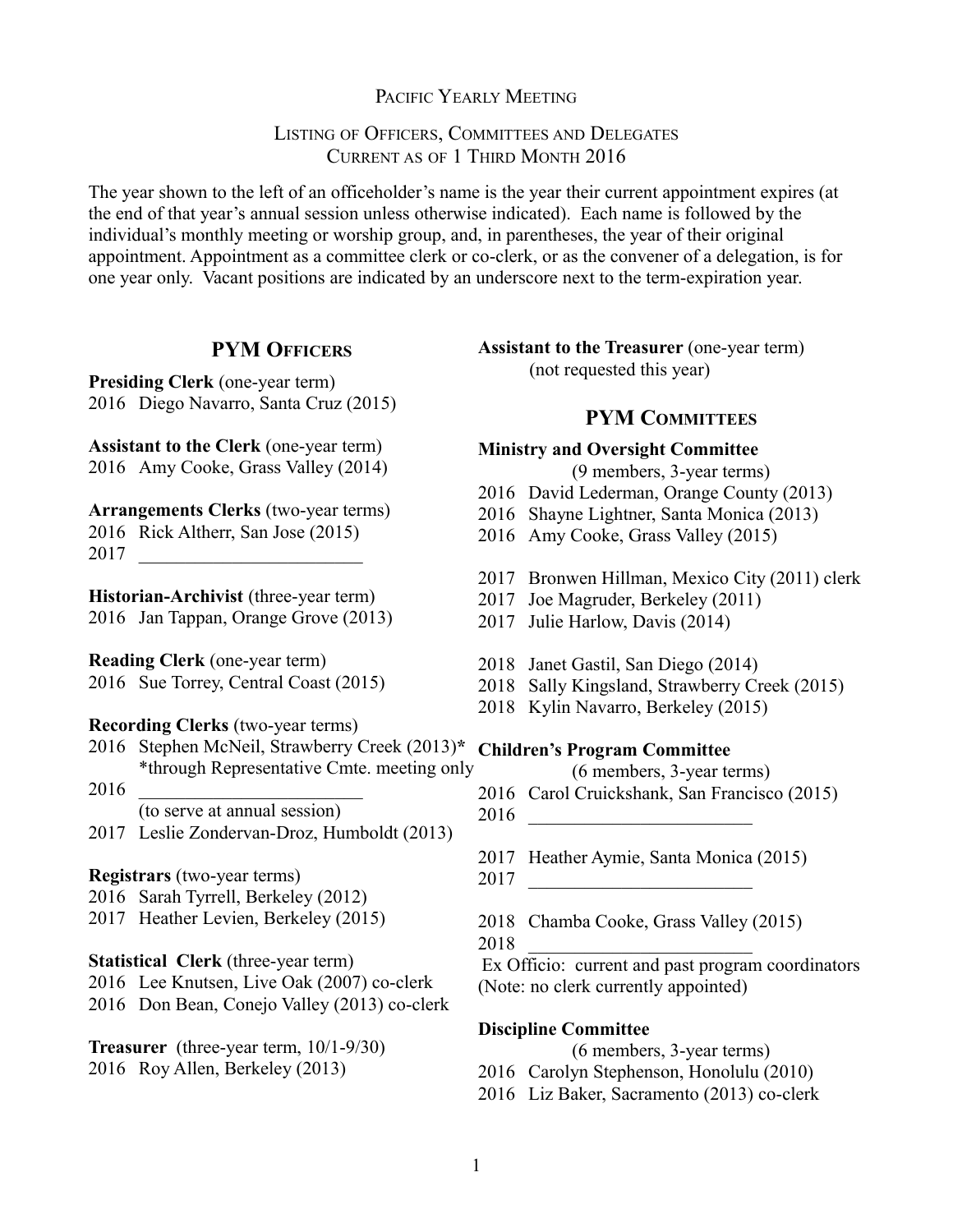- 2017 Carl Magruder, Strawberry Creek (2014)
- 2017 Robin Durant, Orange Grove (2015)
- 2018 Chuck Orr, La Jolla (2014) co-clerk
- 2018 Bob Runyan, Santa Cruz (2015) Ex Officio: Historian-Archivist

#### **Finance Committee**

- (6 members, 3-year terms)
- 2016 Laura Magnani, Str. Creek (2013) co-clerk
- 2016 David Barrows, San Diego (2015) co-clerk
- 2017 Martha Hunkins, Humboldt (2010)
- 2017 Sharon Shen, Berkeley (2015)
- 2018 Mary Miché, Lake County (2012)
- 2018 Sandy Farley, Palo Alto (2015) Ex Officio: Treasurer(s), Statistical Clerk(s)

#### **Holding Corporation**

- (6 members, 3-year terms)
- 2016 Jeff Kroeber, San Jose (2013) secretary\*
- 2016 Amy Cooke, Grass Valley (2013)vice-pres.\*
- 2017 Jennifer Carr, Las Vegas (2014)
- 2017 Sharlene Roberts-Caudle, Visalia (2014)
- 2018 Peter Neumann, Santa Barbara (2015)
- 2018 Beth McCleary, Reno (2012) treasurer\* Ex Officio: Treasurer, Presiding Clerk

\*Holding Corp. appoints own officers. Current president is Stratton Jaquette, Palo Alto

#### **Junior Yearly Meeting Committee**

- (9 members, 3-year terms)\*
- 2016 Susanne Doss, Orange Grove (2013)
- 2016 Dan Strickland, Orange Grove (2013)
- 2016 Erika Tarabini, Chico (2013) co-clerk
- 2017 Steve Leeds, San Francisco (2011) co-clerk
- 2017 (intentionally left unfilled)  $\frac{1}{2}$
- 2017 (intentionally left unfilled)  $\frac{1}{2}$
- 2018 Kate Connell, Santa Barbara (2012)
- 2018 Muriel Strand, Sacramento (2015)
- $2018$  (intentionally left unfilled)
- \*This committee has expressed that only six positions need be filled.

Ex Officio: Youth Program Coordinator

#### **Latin American Concerns Committee**

(5-9 members, 3-year terms) (plus three members appointed year-to-year by Guatemala MM, Mexico City MM & El Salvador Project)

- 2016 Laura Kohl, La Jolla (2013)
- 2016 Lynnette Arnold, Santa Barbara (2015)
- 2017 Margaret Bean, Guatemala (2013)
- 2017 Burton Housman, La Jolla (2015)
- 2018 Ann Boone, Redwood For. (2015) co-clerk
- 2018 Linda Rowell, Chico (2015)
- El S. Erin Cizina (2014)
- Guat. Donna Smith (2014) co-clerk
- Mex. Nick Wright (2014)

#### **Peace and Social Order Committee**

(9 members, 3-year terms)

- 2016 Jeff Kroeber, San Jose (2009)
- 2016 Sandra Gey, Berkeley (2013)
- 2016 Consuelo Santamaria, Mexico City (2013)
- 2017 Bill Spencer, Humboldt (2011)
- 2017 Anthony Manousos, Or. Gv. (2014) co-clerk
- 2017 Stephen McNeil, Str. Crk. (2014) co-clerk
- 2018 Eric Straatsma, Redwood Forest (2015)
- 2018 \_\_\_\_\_\_\_\_\_\_\_\_\_\_\_\_\_\_\_\_\_\_\_\_
- 2018 \_\_\_\_\_\_\_\_\_\_\_\_\_\_\_\_\_\_\_\_\_\_\_\_
	- Ex Officio: clerks CPQM & SCQM P&SO, 1 PYM FCNL rep., & PYM FCL rep.

#### **Religious Education for Children Committee**

(9 members, 3-year terms)

- 2016 Cate Wilson, Orange Grove (2010)
- 2016 Melanie Cantu, Santa Cruz (2013)
- 2016 Anthony Chang, Honolulu (2013)
- 2017 Ramona Hussey, Honolulu (2011)
- 2017 Elizabeth Bills, La Jolla (2014)
- 2017 \_\_\_\_\_\_\_\_\_\_\_\_\_\_\_\_\_\_\_\_\_\_\_\_
- 2018 John Cantu, Santa Cruz (2012)
- 2018 Delcy Steffy, Sacramento (2013) clerk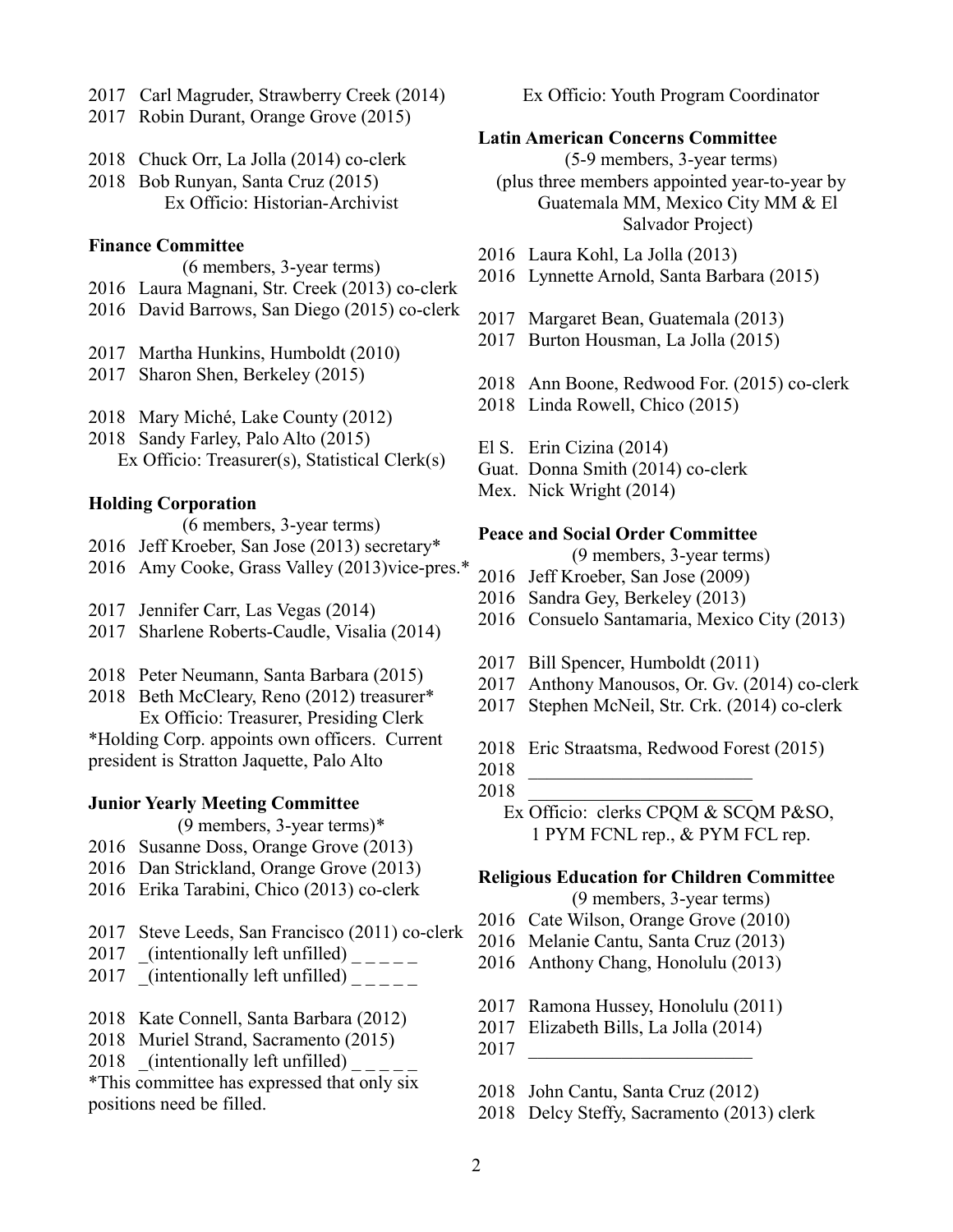\_\_\_\_\_\_\_\_\_\_\_\_\_\_\_\_\_\_\_\_\_\_\_\_

#### **Secretariat Committee**

- (3 members, 3-year terms)
- Raph Levien, Berkeley (2013) clerk
- \_\_\_\_\_\_\_\_\_\_\_\_\_\_\_\_\_\_\_\_\_\_\_\_
- Elisa Jo Harkness, Santa Monica (2015) Ex Officio: Assistant to the (Presiding) Clerk

#### **Site Committee**

(6 members 3-year terms)

- Pat Wolff, Orange Grove (2010) Sherri Sisson, Orange County (2013) clerk
- Paul Harris, Redwood Forest (2011)
- \_\_\_\_\_\_\_\_\_\_\_\_\_\_\_\_\_\_\_\_\_\_\_\_
- John Pixley, Claremont (2009)
- Sue Torrey, Central Coast (2015) Ex Officio: Arrangements Clerks (current & immediate past)

#### **Unity with Nature Committee**

(9 members, 3-year terms)

- Alice Rosenthal, Berkeley (2013)
- Shelley Tanenbaum, Strawberry Ck. (2013)
- \_\_\_\_\_\_\_\_\_\_\_\_\_\_\_\_\_\_\_\_\_\_\_\_
- Cedar Rose Selenite, Chico (2012)
- Meagan Fischer, Chico (2014)
- Rick Herbert, Strawberry Creek (2014)
- Catya de Neergaard, Str. Creek (2013) clerk
- William Pierce, Live Oak (2015)
- Kathy Trisolini, Orange Grove (2015)

### **Youth Programs Coordinator**

(appointed by Youth Programs Coord. Cmte.) xxxx Alyssa Nelson, Davis (2012)

#### **Youth Programs Coordinating Committee**

(6 members, 3-year terms)

- Steve Leeds, San Francisco (2013)
- Jim Summers, La Jolla (2013) clerk
- Lynnette Arnold, Santa Barbara (2014)
- Jennifer Carr, Las Vegas (2013)
- Stephen Myers, Sacramento (2014)

Lisa Hubbell, Strawberry Creek (2015)

#### **YPCC Youth Members**

(4 members, 1-year terms; nominated by YPCC)

- Kylin Navarro, Berkeley (2014)
- Thomas Rios, La Jolla (2014)
- Bertha Peña, Mexico City (2015)
- Rebecca Percy, La Jolla (2015)

#### **Naming Committee**

(3 members, 1-year terms; appointed by Representative Committee at its midyear meeting, to serve through the following midyear meeting)

- Alvaro Alvarado, Sacramento (2015)
- Pat Smith, Claremont (2015)
- Sarah Tyrrell, Berkeley (2015) convener

#### **Nominating Committee**

(9 members, 3-year terms; nominated by Naming Committee)

- Tom Farley, Palo Alto (2010)
- Elaine Emily, Str. Creek (2012)
- **\_\_\_\_\_\_\_\_\_\_\_\_\_\_\_\_\_\_\_\_\_\_\_\_**
- Stephen Matchett, San Fran.(2011) co-clerk
- Graciela Martinez, Visalia (2013)
- Nora Cooke, Grass Valley (2014) co-clerk
- \_\_\_\_\_\_\_\_\_\_\_\_\_\_\_\_\_\_\_\_\_\_\_\_
- \_\_\_\_\_\_\_\_\_\_\_\_\_\_\_\_\_\_\_\_\_\_\_\_
- \_\_\_\_\_\_\_\_\_\_\_\_\_\_\_\_\_\_\_\_\_\_\_\_

# **PYM REPRESENTATIVES, DELEGATES, AND OBSERVERS TO OTHER ORGANIZATIONS**

#### **American Friends Service Committee (AFSC) Corporation**

(4-5 representatives, 3-year terms)

- \_\_\_\_\_\_\_\_\_\_\_\_\_\_\_\_\_\_\_\_\_\_\_\_
- David Barrows, San Diego (2014) convener
- Graciela Martinez, Visalia (2014)
- Nancy Mellor, Sacramento (2012)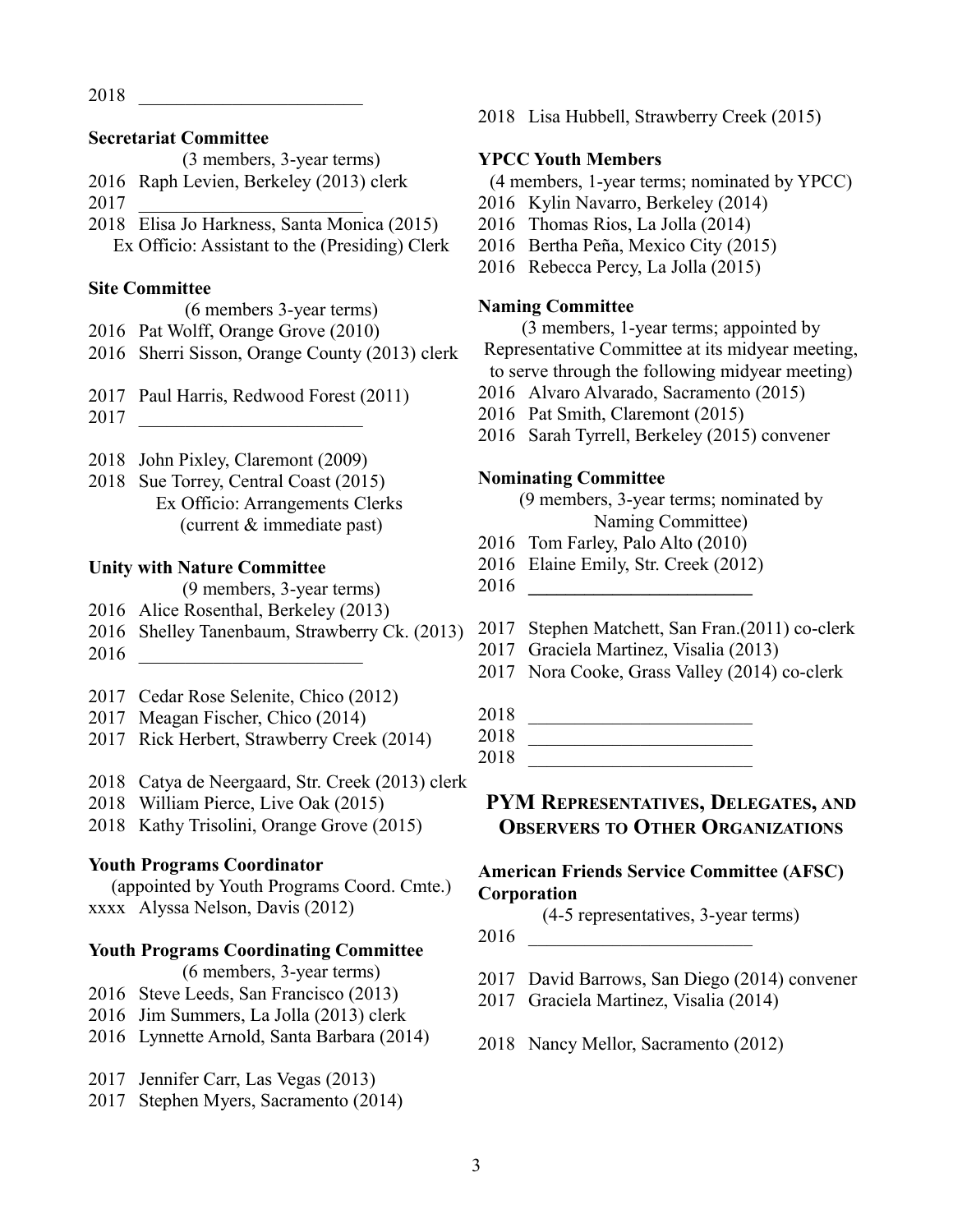#### **Evangelical Friends Church Southwest**

(1 observer; 3-year term) 2016 Emelyn Buskirk, Live Oak (2013)

#### **Friends Bulletin Corp. (***Western Friend***) Board of Directors**

| (9-member board, 3-year terms; 3 appointed by |                               |
|-----------------------------------------------|-------------------------------|
|                                               | PYM, 3 by NPYM and 3 by IMYM) |
|                                               | 2016 Doug Smith, Reno (2015)  |
| 2017                                          |                               |

2018 Jim Anderson, Chico (2015) convener

#### **Friends Committee on Legislation of California Reunión General de los Amigos en México (FCLCA)**

(1 representative, appointed by Peace & Social Order Committee) 2016 Steve Birdlebough, Redwood Forest ()

# **Friends' Committee on National Legislation**

# **(FCNL)**

- (6 representatives, 3-year terms)
- 2016 Sherri Sisson, Orange County (2010)
- 2016 Amy Southwick, Apple Seed (2010)
- 2017 Carolyn Stephenson, Honolulu (2013)
- 2017 Carin Pacifico, Palo Alto (2014)

2018 Stephen McNeil, Str. Creek (2015) convener Maya Price, Berkeley Friends Church 2018 \_\_\_\_\_\_\_\_\_\_\_\_\_\_\_\_\_\_\_\_\_\_\_\_

## **Quaker Earthcare Witness (QEW)**

(2 representatives, 2-year terms, appointed by Unity with Nature Committee) 2016 Catya de Neergaard, Berkeley (2014) 2016 Rick Herbert, Strawberry Creek (2014)

## **Friends General Conference (FGC) Central Committee**

(1 observer, 3-year term) 2016 Eric Moon, Berkeley (2013)

# **Friends Peace Team Project Board of Directors**

(1 member, 3-year term) 2018 Gay Howard, Central Coast (2009)

# **Friends United Meeting (FUM)**

(1 observer, 3-year term) 2018 Dorothy Henderson, Grass Valley (2015)

# **Friends World Cmte. for Consultation (FWCC) Section of the Americas**

(5 representatives, 3-year terms)

- 2016 Anthony Manousos, Orange Grove (2010)
- 2016 Jan Turner, Humboldt (2013)
- 2017 Roena Oesting, La Jolla (2011) convener
- 2017 Hulda Muaka, Palo Alto (2014)
- 2018 Lee Sisson, Orange County (2015)

(1 observer, 2-year term; the Reunión meets every 18 months)

2017 Burton Housman, La Jolla (2015)

# **William Penn House Natl. Consultative Cmte.**

- (1 representative, 1-year term)
- 2016 Carolyn Stephenson, Honolulu (2015)

- - - - - - - - - - - - - - - - - - - - - - - - - - - -

# **Junior Yearly Meeting** officers and committees

JYM co-clerks Rose Nadis, Santa Barbara David Shaw, Santa Monica

Ministry & Oversight Committee Miles Pangelina, Berkeley, clerk Nina Shaw, Santa Monica Ari Standish, Berkeley Yasmeen Mercer, no mtg affil.

# **Young Adult Friends** officers and committees

YAF co-clerks

Rebekah Percy, La Jolla (clerk, one-year term) JT Dorr-Bremme, Mexico City (assistant clerk, two year term)

Committee for Institutional Memory (CIM) Nora Cooke, Grass Valley, clerk Delaney Miller, Santa Cruz Keith Runyan, Santa Cruz E.J. Harkness, Santa Monica Bertha Peña, Mexico City